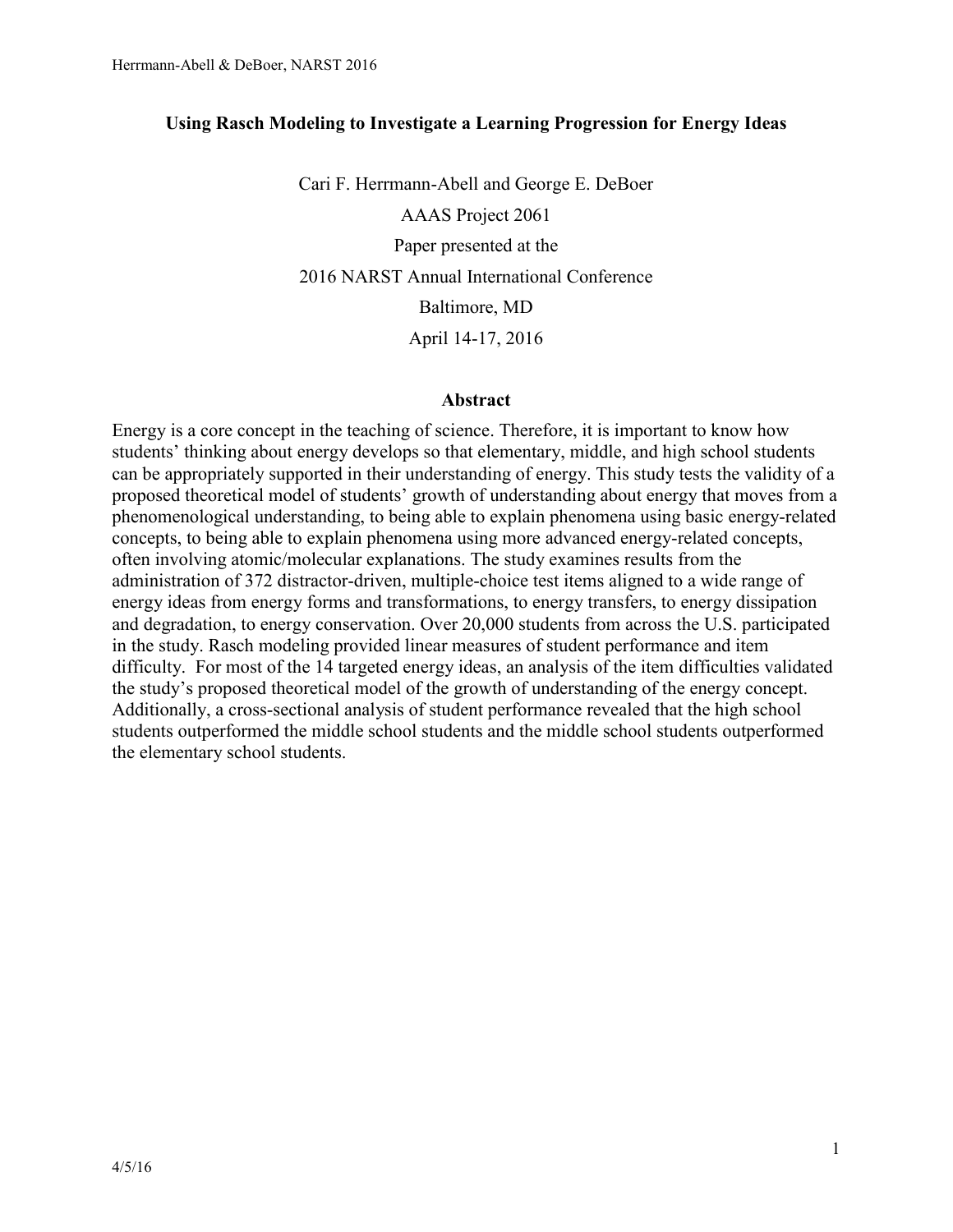# **Introduction**

Energy is a critically important topic in the K-12 science curriculum, with many applications in the earth, physical, and life sciences and in engineering and technology. Therefore, it is essential that high quality assessments are available to determine what students do and do not know about energy and how their ideas develop throughout the grades. To this end, a team of assessment researchers is developing and validating a set of three vertically-equated assessment instruments—one for the elementary grades, one for the middle grades, and one for high school—to monitor how students progress in their understanding of energy from late elementary school through high school and the misconceptions they may have.

A number of studies have investigated students' learning progressions for the energy concept (Liu & Mckeough, 2005; Liu & Collard, 2005; Lee & Liu, 2010). Liu and Mckeough (2005) used the responses from three populations of students from the U.S. (3<sup>rd</sup> & 4<sup>th</sup> graders, 7<sup>th</sup> & 8<sup>th</sup> graders, and  $12<sup>th</sup>$  graders) to 27 multiple-choice and short-answer items from the Third International Mathematics and Science Study (TIMSS) database. In a follow up study, Liu and Collard (2005) administered three performance assessments to 67 students from one  $4<sup>th</sup>$  grade class, one  $8<sup>th</sup>$  grade class, and one high school physics class in the U.S. Lee and Liu (2010) selected 8 multiple-choice items and two explanation items from item sets released by TIMSS and the National Assessment of Educational Progress (NAEP) and tested them with 2,688 middle school students from across the U.S. These studies all support a progression in which students first perceive energy as activity, or the ability to do work. As students' understanding grows, they begin to distinguish different energy sources and forms of energy. Next comes an understanding of energy transfer, followed by an awareness of energy degradation. Finally, by the end of the progression, students are able to accept the highly abstract idea of conservation of energy.

Most previous research focuses on comparing the relative difficulties of these different conceptual categories about energy. More recently, researchers have been investigating students' growth of understanding within each of these conceptual categories (forms, transformations, transfer, conservation, etc.). For example, Neumann, Viering, Boone, & Fischer (2013) designed an assessment that not only tested the progression of the concepts but also tested a progression of complexity within each concept. The complexity progression starts with facts, then moves to simple connections, to qualified relationships, and finally to complex concepts. They administered this assessment to 1.856 German students in  $6<sup>th</sup>$  through 10<sup>th</sup> grades. Their results did not support the proposed increase in complexity but rather that students typically make progress in understanding aspects of multiple energy ideas simultaneously, not mastering one idea before making progress on another. This model of an overlapping progression is supported by the *Next Generation Science Standards* (NGSS Lead States, 2013), which expects students to learn various aspects of the energy concept starting at grade four. The learning progressions that are assumed in the work being reported in this paper are consistent with this overlapping model, with basic ideas about forms, transfers, etc. being introduced in the elementary grades and increasing in sophistication throughout the grades.

Our work builds upon prior research in a number of ways. First, the learning progressions we propose and the 372 items we developed cover a more extensive and coherent set of important energy ideas including multiple forms of energy and multiple mechanisms of energy transfer. This enables us to get a more complete and detailed picture of students' progression of understanding of energy. Second, we collected data from a very large national sample of students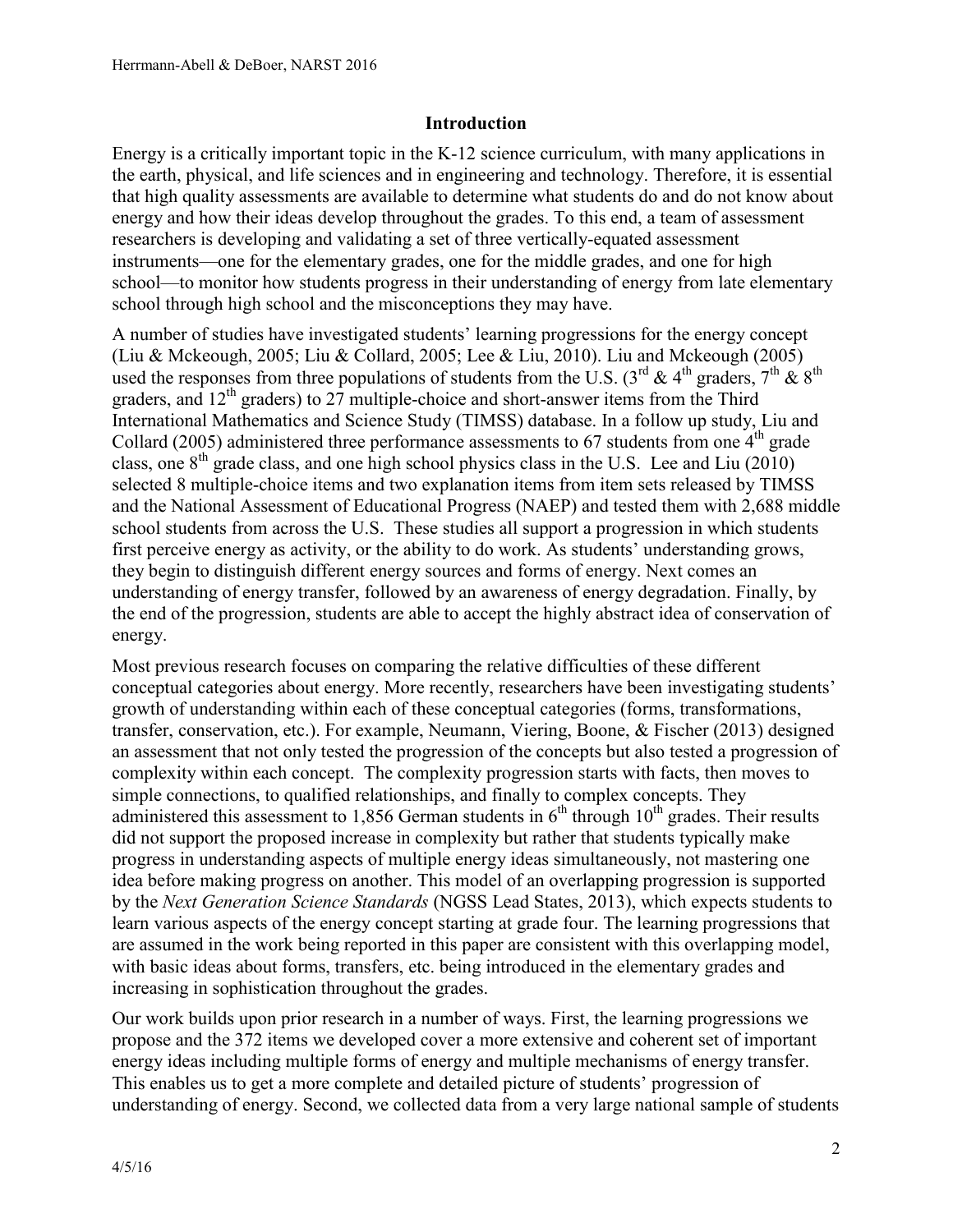in grades 4 through 12 ( $N = 21,061$ ). This gives us a more comprehensive description than most studies do of how students' understanding of energy changes from grade-to-grade. Third, the items are designed not only to test for the correct scientific understanding but also to probe for common student misconceptions about energy. Incorporating these misconceptions into the distractors of the items gives students plausible answers to select from. This decreases the likelihood of guessing, thus giving us a more valid measure of what they actually know.

This paper presents a study of the validity of the overall proposed progression of understanding of energy ideas from forms of energy through transfer, dissipation and degradation, and finally conservation. The paper also presents data that tests students' progression of understanding within each of these categories.

# **Methodology**

**Energy Ideas.** According to Duit (2014), there are four basic categories that comprise the energy concept: (1) energy forms and transformation, (2) energy transfer, (3) energy dissipation and degradation, and (4) energy conservation. For this study, the first two categories were partitioned into finer-grained ideas about the specific forms of energy and specific mechanisms of energy transfer (see Table 1). To guide the development of test items and to precisely describe the progression of understanding that was theorized for each idea, clarification statements were written to make the boundaries around the targeted knowledge explicit and to spell out the expectations for students at each level of the progression. These clarification statements were informed by several documents that present and interpret national science standards, including *Benchmarks for Science Literacy* (American Association for the Advancement of Science [AAAS], 1993), *Atlas of Science Literacy* (AAAS, 2001; 2007), *A Framework for K-12 Science Education* (NRC, 2012), and *Next Generation Science Standards* (NGSS Lead States, 2013).

### Table 1

*Energy Ideas Targeted by the Assessment Items*

| Ideas about the Forms of Energy       | Ideas about Energy Transfer             | Other Energy Ideas         |
|---------------------------------------|-----------------------------------------|----------------------------|
| Kinetic Energy                        | Conduction                              | <b>Energy Conservation</b> |
| Thermal Energy                        | Convection                              | <b>Energy Dissipation</b>  |
| <b>Gravitational Potential Energy</b> | Radiation                               | & Degradation              |
| <b>Elastic Potential Energy</b>       | Transferring Energy by Forces           |                            |
| Chemical Energy                       | <b>Transferring Energy Electrically</b> |                            |
| <b>Energy Transformations</b>         | Transferring Energy by Sound            |                            |

Within each of the target ideas, three levels were defined, which in most cases correspond to the expectations at the three grade bands (elementary, middle, and high school). The levels progress from (1) a phenomenological understanding of energy-related events in the world, to (2) using basic energy concepts to explain phenomena, to (3) using more advanced energy concepts to explain phenomena, often requiring an atomic/molecular model of energy phenomena. For example, the learning progression for conduction starts with the expectation that students understand that when a warmer object is placed in contact with a cooler object, the warmer object will get cooler and the cooler object will get warmer. At the next level, students are expected to know that this phenomenon occurs because energy is transferred from the warmer object to the cooler one. At the highest level, students are expected to know that this energy is transferred by the random collisions of atoms and molecules that make up the objects. For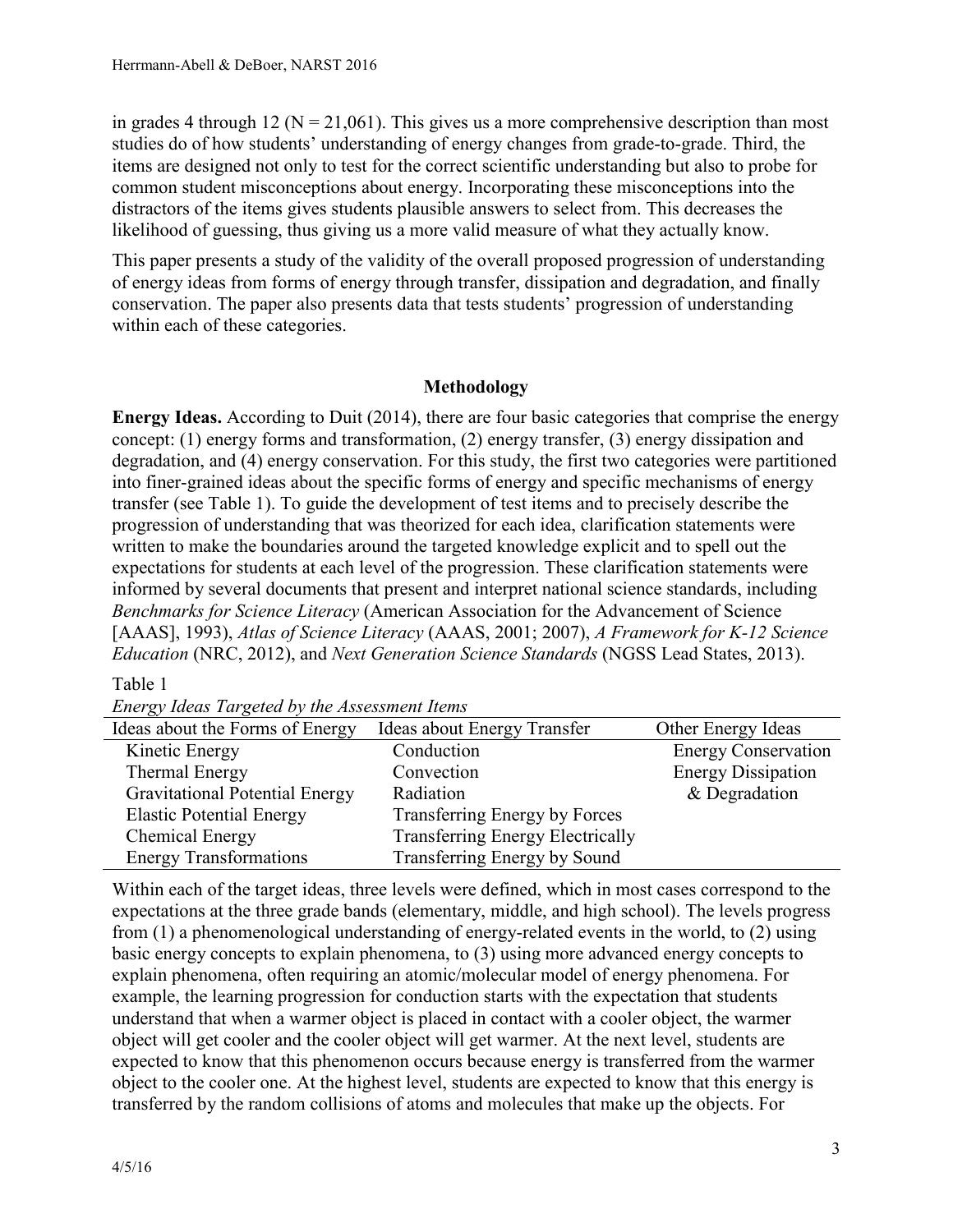gravitational potential energy, the progression starts with the expectation that students understand that the higher an object is above the earth, the more energy it has. At the next level, students are expected to know that gravitational potential energy of an object near the surface of the earth depends on the distance above the earth and the mass of the object. At the highest level, students are expected to know that gravitational potential energy is associated with the separation of mutually attracting masses. Descriptions of the progressions of understanding for each idea tested in this study are presented in Table 2. Note that for the transferring energy electrically idea, there are only two levels of understanding, and for the energy transformations idea, there is only one level.

**Item Development.** A total of 372 distractor-driven, multiple-choice items were tested with students from across the United States. Table 3 presents the number of items aligned to each energy idea by level. The table does not include the 13 items that were aligned to more than one energy transfer idea.

Item construction followed rigorous item development procedures that included (1) the identification of documented misconceptions, which were then used as distractors; (2) a careful evaluation of the items' alignment to the targeted ideas about energy; and (3) a close examination of the items for their overall psychometric effectiveness (DeBoer, Herrmann-Abell, & Gogos, 2007; DeBoer, Herrmann-Abell, Gogos, Michiels, Regan, & Wilson, 2008; DeBoer, Lee, Husic, 2008). The inclusion of misconceptions in the distractors increases the diagnostic power of the items by providing information about students' alternative ideas in addition to what science ideas they do and do not know (Sadler, 1998). Item alignment was determined using two criteria: *necessity* ensures that the targeted energy idea is needed to evaluate the answer choices, and *sufficiency* ensures that the targeted energy idea is enough by itself (Stern & Ahlgren, 2002). Careful alignment increases the validity of the inferences that can be made about what students know. Additionally, items were reviewed by a panel of scientists and science education experts to remove or reduce any construct irrelevant features such as issues with comprehensibility, testwiseness, and inappropriate task contexts. We used Rasch modeling throughout the item development process to monitor the items' psychometric properties.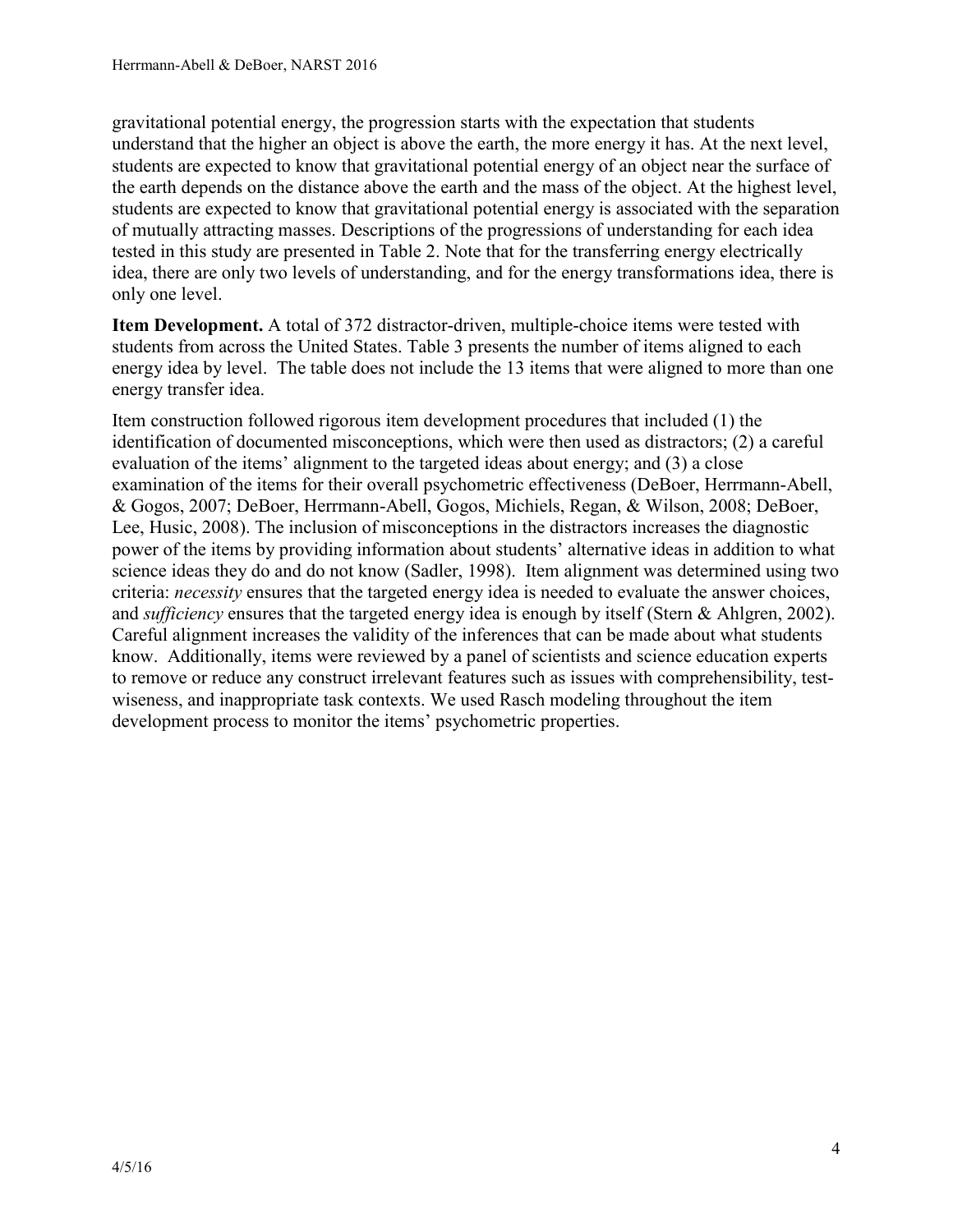| Table 2 |                                                        |  |
|---------|--------------------------------------------------------|--|
|         | Proposed progression of understanding for energy ideas |  |

| Energy Idea                          | croposed progression of understanding for energy ideas<br>Phenomenological level                                               | Concept level                                                                                                                                                                                                                 | Advanced concept level                                                                                                                                                                                                                                                                                                                                  |
|--------------------------------------|--------------------------------------------------------------------------------------------------------------------------------|-------------------------------------------------------------------------------------------------------------------------------------------------------------------------------------------------------------------------------|---------------------------------------------------------------------------------------------------------------------------------------------------------------------------------------------------------------------------------------------------------------------------------------------------------------------------------------------------------|
| Kinetic Energy                       | The amount of energy an object<br>has depends on how fast it is<br>moving.                                                     | The kinetic energy (motion energy) of an<br>object depends on the speed and the mass of<br>the object.                                                                                                                        | Kinetic energy (motion energy) is proportional to the<br>mass of a moving object and increases rapidly with<br>increasing speed.                                                                                                                                                                                                                        |
| Thermal Energy                       | The amount of energy an object<br>has depends on how warm it is.                                                               | The thermal energy of an object depends on<br>the temperature and the mass of the object<br>and the material of which the object is made.                                                                                     | The thermal energy of an object depends on the<br>disordered motions of its atoms or molecules and the<br>number and types of atoms or molecules of which the<br>object is made.                                                                                                                                                                        |
| Gravitational<br>Potential<br>Energy | The amount of energy an object<br>has depends on how high it is<br>above the surface of the earth.                             | The gravitational potential energy of an<br>object near the surface of the earth depends<br>on the distance the object is above the<br>surface of the earth (or an alternate reference<br>point), and the mass of the object. | Gravitational potential energy is associated with the<br>separation of mutually attracting masses.                                                                                                                                                                                                                                                      |
| <b>Elastic Potential</b><br>Energy   | The amount of energy an elastic<br>object has depends on how much<br>the object is stretched,<br>compressed, twisted, or bent. | The elastic potential energy of an elastic<br>object depends on the amount the object is<br>stretched or compressed and how difficult it<br>is to stretch or compress the object.                                             | The amount of elastic potential energy stored in an<br>elastic object increases when the object is stretched or<br>compressed because stretching and compressing an<br>object changes the distances between the atoms and<br>molecules that make up the object.                                                                                         |
| Chemical<br>Energy                   | Energy is release when fuel is<br>burned. Energy is also released<br>when food is used as fuel in<br>animals                   | Some chemical reactions release energy into<br>the surroundings, whereas other chemical<br>reactions take in energy from the<br>surroundings                                                                                  | Chemical energy is associated with the arrangement of<br>atoms that make up the molecules of the reactants and<br>products of a chemical reaction. Because the<br>arrangement of atoms making up the molecules is<br>different before and after the chemical reaction takes<br>place, the amount of chemical energy in the system is<br>also different. |
| Energy<br>Transformations            |                                                                                                                                | other forms of energy.                                                                                                                                                                                                        | Most of what goes on in the universe—from exploding stars and biological growth to the operation of<br>machines and the motion of people—involves some form of energy being converted into one or more                                                                                                                                                  |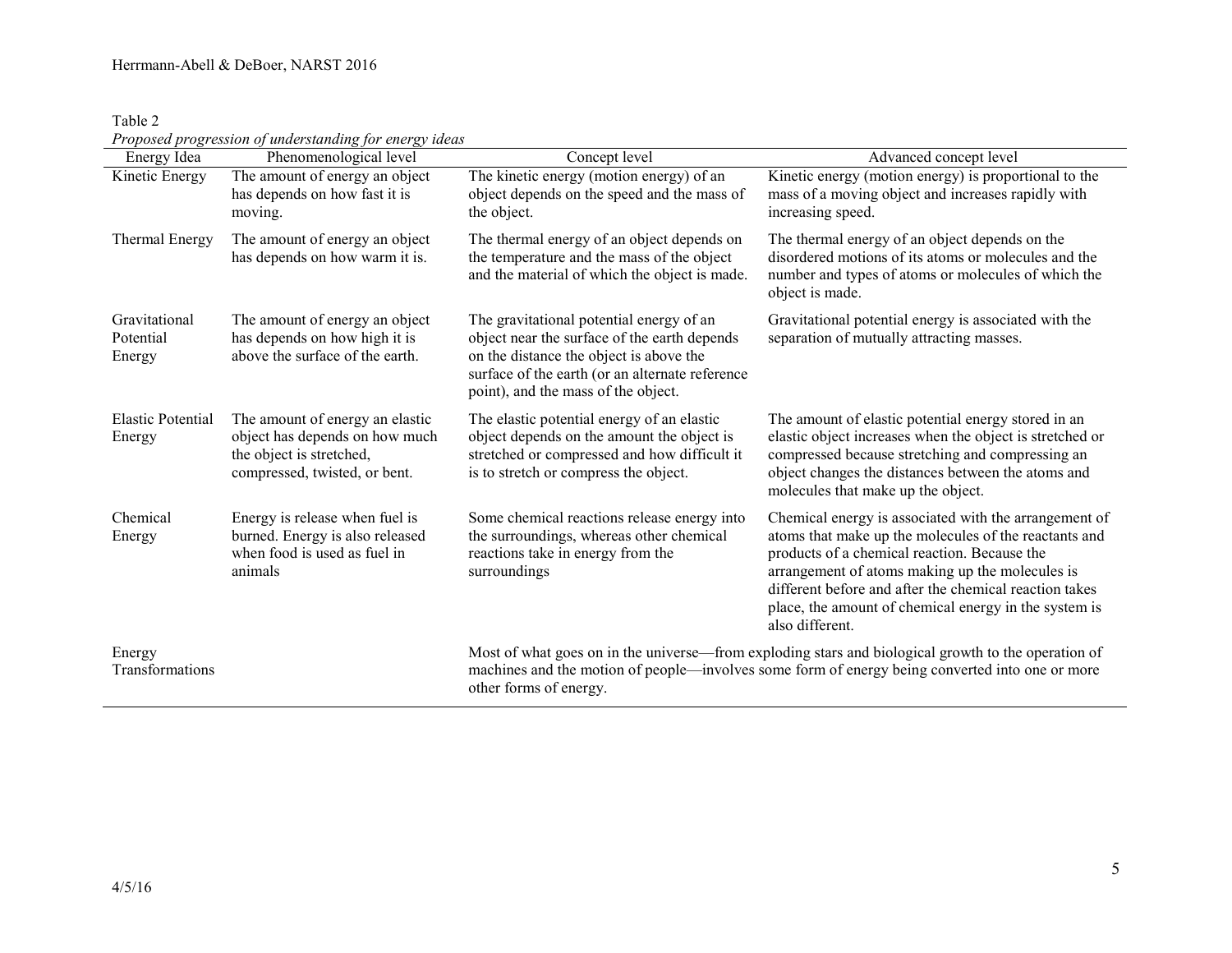### Herrmann-Abell & DeBoer, NARST 2016

Table 2 continued

|  |  | Proposed progression of understanding for energy ideas |
|--|--|--------------------------------------------------------|
|  |  |                                                        |

| Energy Idea                              | Troposea progression of unaerstanding for energy tacas<br>Phenomenological level                                                                                | Concept level                                                                                                                                                                                                   | Advanced concept level                                                                                                                                                                                                                                                                                         |
|------------------------------------------|-----------------------------------------------------------------------------------------------------------------------------------------------------------------|-----------------------------------------------------------------------------------------------------------------------------------------------------------------------------------------------------------------|----------------------------------------------------------------------------------------------------------------------------------------------------------------------------------------------------------------------------------------------------------------------------------------------------------------|
| Transferring<br>Energy by<br>Conduction  | When warmer things are touching<br>cooler ones, the warmer things get<br>cooler and the cooler things get<br>warmer until they all are the same<br>temperature. | Conduction is the transfer of energy that occurs<br>when a warmer object (or sample of matter)<br>comes in contact with a cooler object (or<br>sample of matter) without a transfer of matter.                  | Energy is transferred by conduction through a material by<br>the random collisions of atoms and molecules that make up<br>the material.                                                                                                                                                                        |
| Transferring<br>Energy by<br>Convection  | When air or water moves to another<br>location, it can change the<br>temperature at that location.                                                              | Temperature variations in fluids such as air and<br>water lead to currents that circulate the fluid<br>and transfers energy from place to place in the<br>fluid                                                 | In a fluid, regions that have different temperatures have<br>different densities. The differences in density lead to an<br>imbalance between the downward gravitational force and<br>upward (buoyant) forces exerted by the surrounding fluid,<br>creating currents that contribute to the transfer of energy. |
| Transferring<br>Energy by<br>Radiation   | When light shines on an object, the<br>object typically gets warmer.                                                                                            | Light transfers energy from a light source to a<br>receiver.                                                                                                                                                    | Energy can be transferred by electromagnetic radiation.                                                                                                                                                                                                                                                        |
| Transferring<br>Energy by<br>Forces      | Pushes and pulls can transfer energy<br>from one object to another resulting<br>in a change in the objects' motion.                                             | Energy is transferred mechanically whenever<br>an object exerts a force, either by contact or at a<br>distance, on another object that changes the<br>objects' position or shape.                               | When two objects change relative position as a result of a<br>gravitational, magnetic, or electric force, the potential and<br>kinetic energies of the system change.                                                                                                                                          |
| Transferring<br>Energy<br>Electrically   | Energy can be transferred<br>electrically when an electrical source<br>is connected in a complete circuit to<br>an electrical device.                           |                                                                                                                                                                                                                 | Electrostatic potential energy can be stored in the<br>separation of charged objects.                                                                                                                                                                                                                          |
| Transferring<br>Energy by<br>Sound       | Sound can transfer energy from one<br>location to another.                                                                                                      | Energy can be transferred by sound when a<br>vibrating object produces sound that travels<br>through a medium to a receiver.                                                                                    | Energy is transferred by sound because of coordinated<br>collisions between the atoms or molecules that make up the<br>medium through which the sound travels.                                                                                                                                                 |
| Energy<br>Dissipation $&$<br>Degradation | Objects tend to get warmer when<br>they are involved in energy transfers.                                                                                       | Transformations and transfers of energy within<br>a system usually result in some energy being<br>released into its surrounding environment<br>causing an increase in the thermal energy of the<br>environment. | Unless prevented from doing so, energy will become<br>uniformly distributed.                                                                                                                                                                                                                                   |
| Conservation of<br>Energy                | Everything has energy.                                                                                                                                          | A decrease in energy in one object or set of<br>objects always is accompanied by an increase<br>in energy in another object or set of objects.                                                                  | Regardless of what happens within a system, the total<br>amount of energy in the system remains the same unless<br>energy is added to or released from the system.                                                                                                                                             |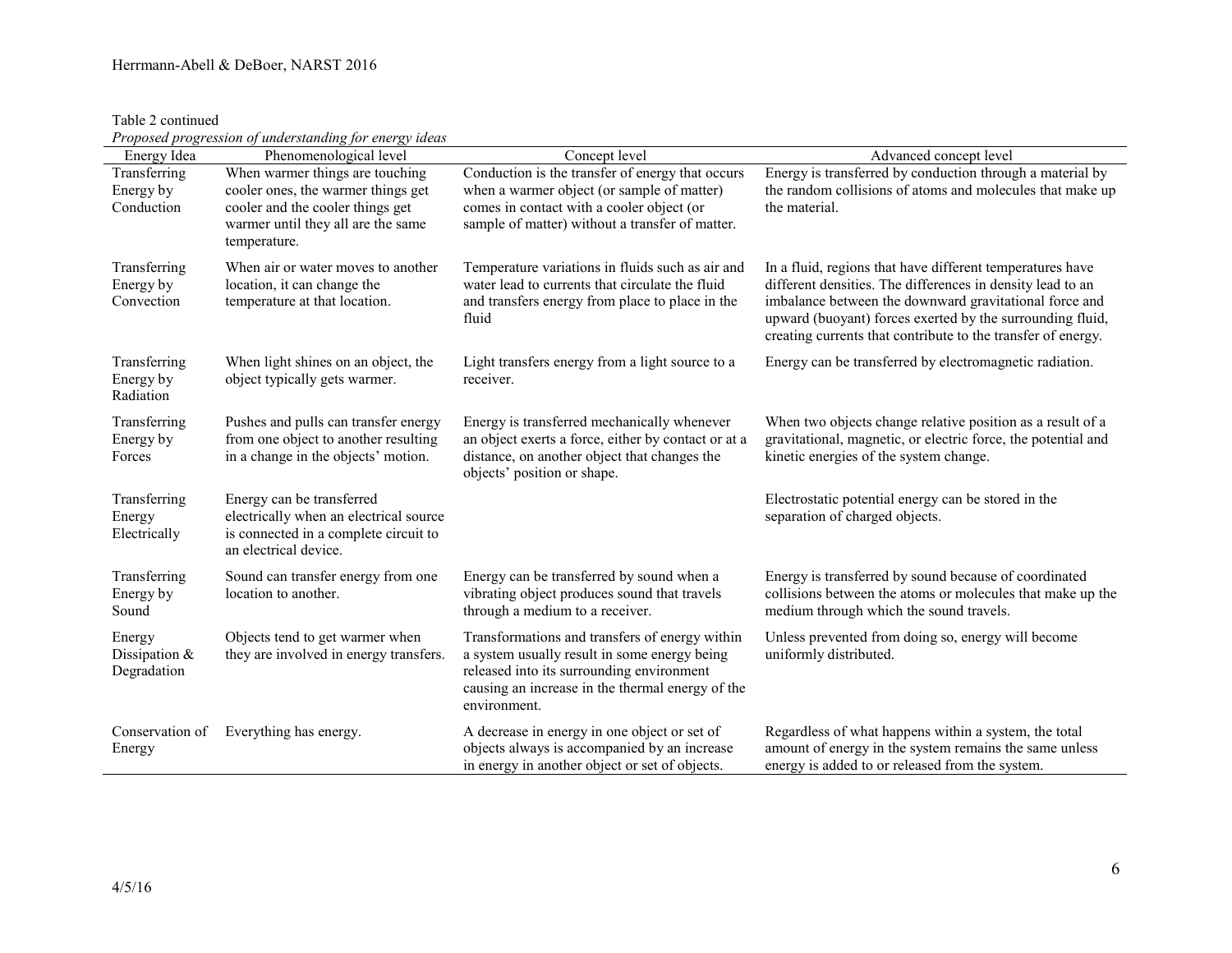|                                  |                                         | Number of Items |         |         |  |
|----------------------------------|-----------------------------------------|-----------------|---------|---------|--|
| <b>Energy Category</b>           | <b>Energy Ideas</b>                     | Level 1         | Level 2 | Level 3 |  |
| Forms of Energy                  | Kinetic Energy                          |                 | 27      | 8       |  |
|                                  | Thermal Energy                          |                 | 19      | 18      |  |
|                                  | <b>Gravitational Potential Energy</b>   | 6               | 23      | h       |  |
|                                  | <b>Elastic Potential Energy</b>         |                 | 11      | 3       |  |
|                                  | <b>Chemical Energy</b>                  | 4               | 16      | 8       |  |
|                                  | <b>Energy Transformations</b>           |                 | 29      |         |  |
| <b>Energy Transfer</b>           | Conduction                              |                 | 18      | 4       |  |
|                                  | Convection                              |                 |         |         |  |
|                                  | Radiation                               |                 | 10      | 13      |  |
|                                  | Transferring Energy by Forces           |                 | 13      | 6       |  |
|                                  | <b>Transferring Energy Electrically</b> |                 |         | 9       |  |
|                                  | Transferring Energy by Sound            |                 | 3       |         |  |
| Conservation of Energy           |                                         |                 |         | 23      |  |
| Energy Dissipation & Degradation |                                         |                 |         |         |  |

Table 3 *Item Count by Level of Progression for Each Idea*

**Field Tests.** Because we were testing more items than students could finish in a typical class period, we created multiple test forms that contained subsets of the items. The items were divided into 25 different test forms, ten for elementary students (Grades 4 and 5) and 15 for secondary students (Grades 6 through 12). The elementary forms of the field test included either 23 or 24 items, and the secondary forms included either 31 or 32 items. Linking items were used so that item characteristics could be compared across forms. Each item was answered by an average of 1,605 students. Items were field tested in May and June of 2015 in both online and paper-and-pencil formats. Students were given one class period to complete the test.

**Participants.** A total of 21,061 students participated in the field test but only students who responded to six or more items were included in the study  $(N=20,870)$ . Students with highly unexpected responses were also excluded as described below in the Findings section. This made the final sample size 20,551 students. Table 4 provides a breakdown of the demographic information by grade level. The sample included students from schools in 42 different states across the U.S. and Puerto Rico. Elementary students (Grades 4 and 5) made up 14% of the sample, middle school students (Grades 6 through 8) 50%, and high school students (Grades 9 through 12) 36%. All of the students were studying science but not necessarily physical science at the time of testing.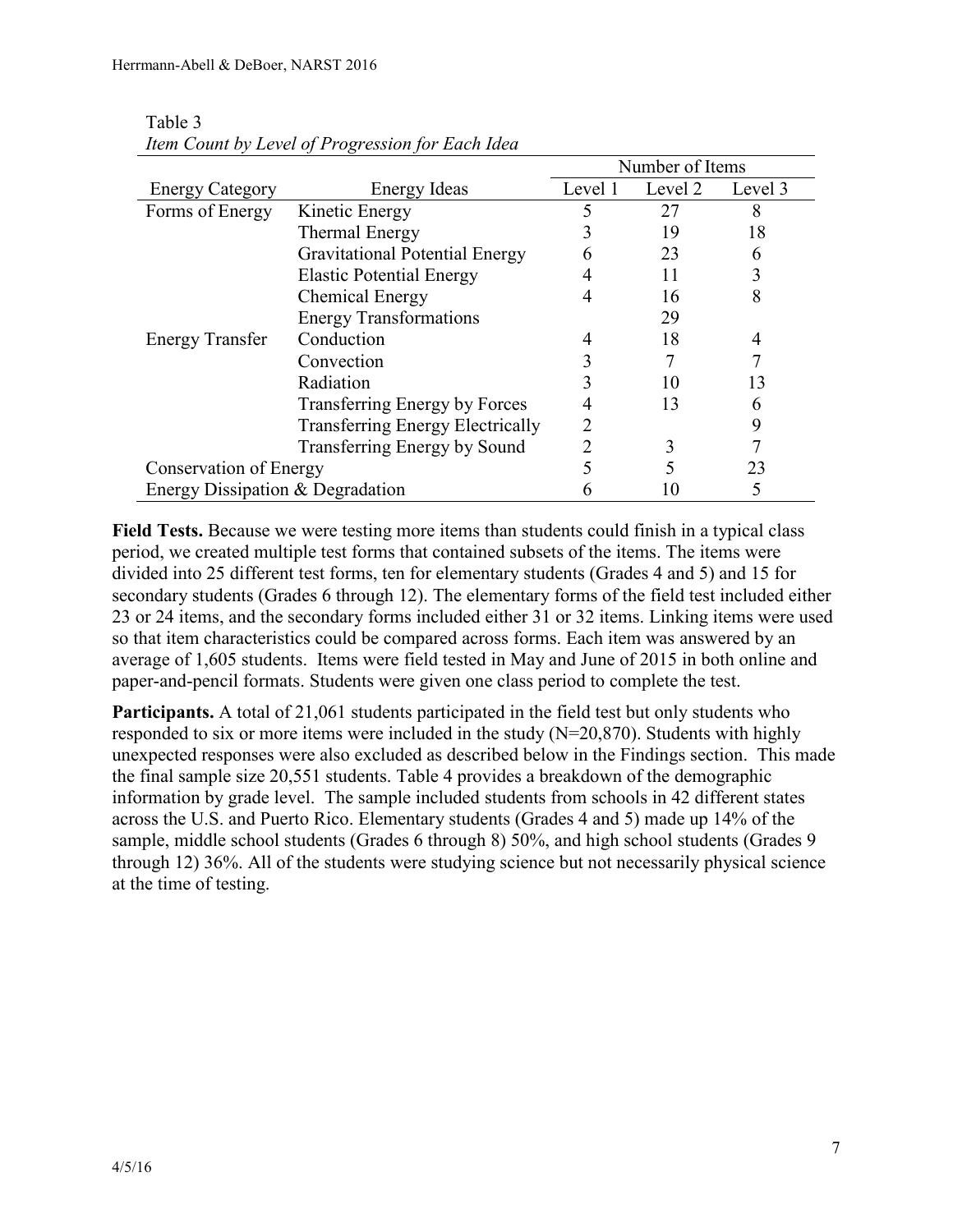| Demographic Information for I tela Test I articipants |            |               |            |          |
|-------------------------------------------------------|------------|---------------|------------|----------|
|                                                       | Elementary | Middle        | High       | Total    |
| Grades                                                | $4 - 5$    | $6 - 8$       | $9 - 12$   | $4 - 12$ |
| Number of Students                                    | 2967 (14%) | $10207(50\%)$ | 7377 (36%) | 20551    |
| Gender                                                |            |               |            |          |
| Male                                                  | 48%        | 49%           | 46%        | 48%      |
| Female                                                | 50%        | 48%           | 55%        | 50%      |
| Ethnicity                                             |            |               |            |          |
| White                                                 | 38%        | 48%           | 44%        | 45%      |
| Asian                                                 | $7\%$      | $4\%$         | $7\%$      | $5\%$    |
| <b>Black</b>                                          | 17%        | 11%           | 10%        | 11%      |
| Hispanic                                              | 17%        | 19%           | 22%        | 20%      |
| Two or more ethnicities                               | 10%        | 10%           | 11%        | 11%      |
| Primary language                                      |            |               |            |          |
| English                                               | 87%        | 88%           | 85%        | 87%      |
| Other                                                 | 11%        | 9%            | 13%        | 11%      |

Table 4 *Demographic Information for Field Test Participants*

**Rasch Modeling.** WINSTEPS (Linacre, 2016) was used to estimate Rasch student and item measures. In the dichotomous Rasch model (Rasch, 1960/1980), the probability that a student will respond to an item correctly is determined by the difference in the student's performance level and the item's difficulty, according to the following equation:

$$
\ln\left(\frac{P_{ni}}{1-P_{ni}}\right) = B_n - D_i
$$

where  $P_{ni}$  is the probability that student *n* of performance level  $B_n$  will respond correctly to item *i* with a difficulty of  $D_i$  (Bond & Fox, 2007; Liu & Boone, 2006; Boone, Staver, & Yale, 2014). When the data fit the Rasch model, the student performance level and item difficulties are (1) expressed on the same interval scale, (2) mutually independent, and (3) measured in log odds or logits, which can vary from - $\infty$  to + $\infty$ . In our study, the average item difficulty was set at zero. Item difficulties above zero are more difficult, and item difficulties below zero are less difficult.

### **Findings**

**Rasch Fit.** Initial analysis of the fit statistics showed that there were 10 items with outfit meansquare values outside of the acceptable range of  $0.7$  to  $1.3$  (Bond & Fox, 2007). The outfit statistic was used because it is unweighted and, therefore, sensitive to outliers. An investigation of the student response patterns for these items was conducted starting with the item with the highest outfit mean-square value. Data from students with highly unexpected responses, as indicated by a large Z-residual statistic greater than or equal to three, were removed from the data set. After removing these misfitting students, the total number of students was 20,551. The final fit analysis showed that all of the items were within the acceptable range for both infit and outfit indices. Table 5 summarizes the fit statistics for both the items and the students. The reliability of the item measures was 0.99 and the item separation index was 11.67. The reliability of the student measures was 0.66 and the item separation index was 1.40. This lower separation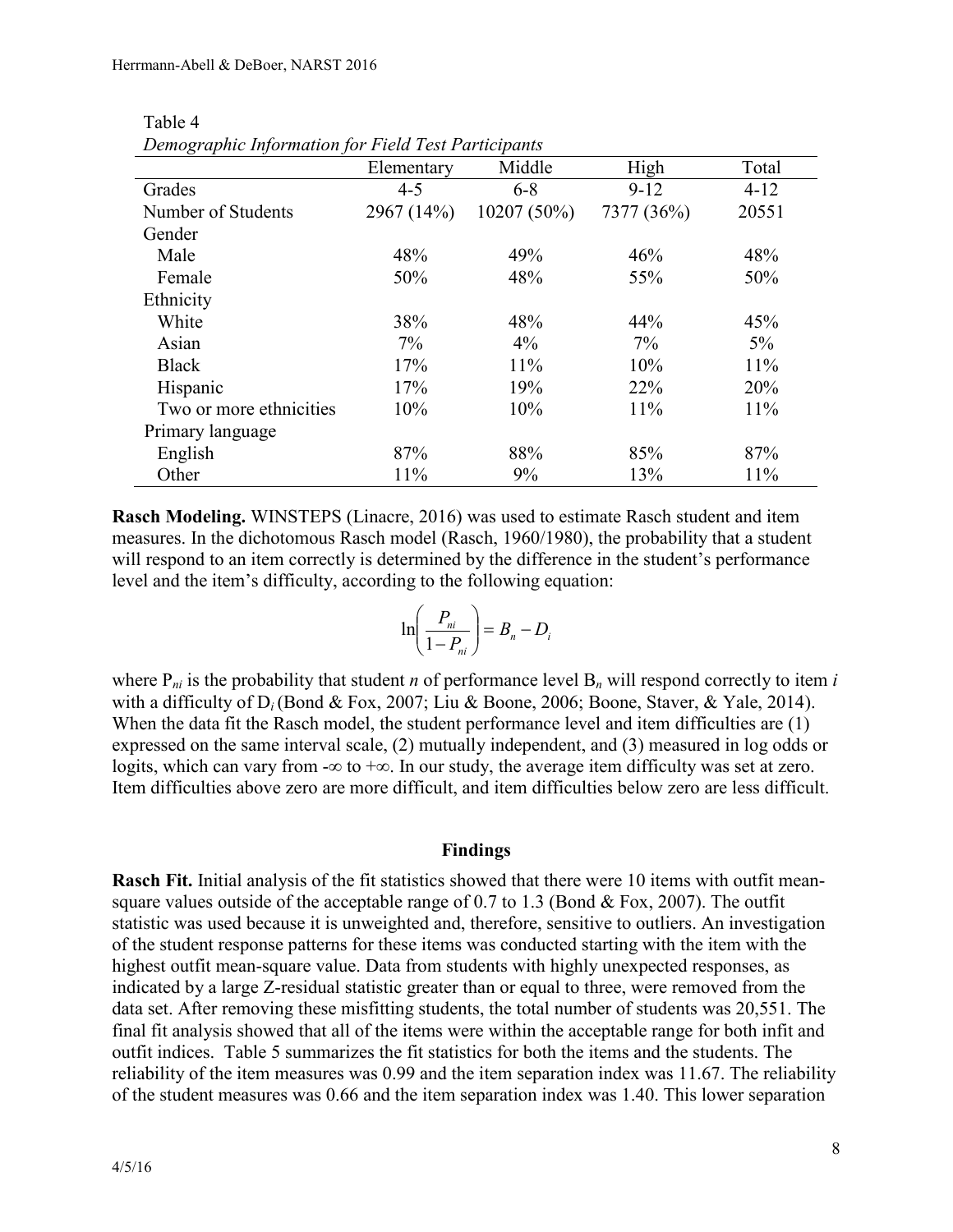Table 5

index and reliability for the student measures can be explained by the fact that each student responded to only a small percentage of the items in the item bank(about 7%), due to our use of matrix sampling during field testing. Therefore, there is less information available to estimate the student measures, which results in a lower reliability and higher standard errors. In contrast, differences in difficulty level of the items were easier to determine because such a large number of students responded to each item.

| <b>Summary of Rasch Fit Statistics</b> |                                              |      |      |         |       |      |  |
|----------------------------------------|----------------------------------------------|------|------|---------|-------|------|--|
|                                        | Student<br>Item                              |      |      |         |       |      |  |
|                                        | Median<br>Median<br>Min<br>Min<br>Max<br>Max |      |      |         |       |      |  |
| Standard error                         | 0.02                                         | 0.11 | 0.06 | 0.37    | 1.93  | 0.40 |  |
| Infit mean-square                      | 0.84                                         | 1.27 | 0.99 | 0.44    | 2 1 7 | 0.99 |  |
| Outfit mean-square                     | 0.72                                         | 1.33 | 0.99 | 0.23    | 5.15  | 0.97 |  |
| Point-measure correlation              | 0.00                                         | 0.53 | 0.34 | $-0.13$ | 0.56  | 0.32 |  |
| Separation index (reliability)         | 1.40(0.66)<br>11.67(0.99)                    |      |      |         |       |      |  |

**Progression of Student Performance by Grade Band**. ANCOVA was used to perform a crosssectional analysis of the students' performance by grade band controlling for gender, ethnicity, and whether or not English was their primary language. To control for differences in instructional focus across the country, the researchers also controlled for the state students came from. Table 6 presents the F-ratios and degrees of freedom for grade band and each covariate.

| Table 6<br>Results from the ANCOVA |    |        |           |
|------------------------------------|----|--------|-----------|
| Source                             | df | F      |           |
| Grade band                         | っ  | 395.54 | < 0.01    |
| Gender                             |    | 11.00  | $\leq 01$ |
| Ethnicity                          |    | 100.38 | < 0.01    |
| English as primary language        |    | 170.25 | < 0.01    |
| <b>State</b>                       |    | 192.59 | < 0.01    |
| Error                              |    |        |           |

The estimated marginal mean student performance was -0.54 for the elementary school students, -0.46 for the middle school students, and -0.17 for the high school students (see Table 7). Using the score-to-measure table generated by Winsteps, these measures correspond to a raw score of 142 out of 372 or 38% percent correct for elementary school students, 149 out of 372 or 40% for middle school students, and 172 out of 372 or 46% for high school students. A Bonferroni post hoc test showed that high school students performed significantly better than middle school students, and middle school students performed significantly better than elementary school students. Overall, the items were relatively difficult for this sample of students as indicated by the negative mean measures.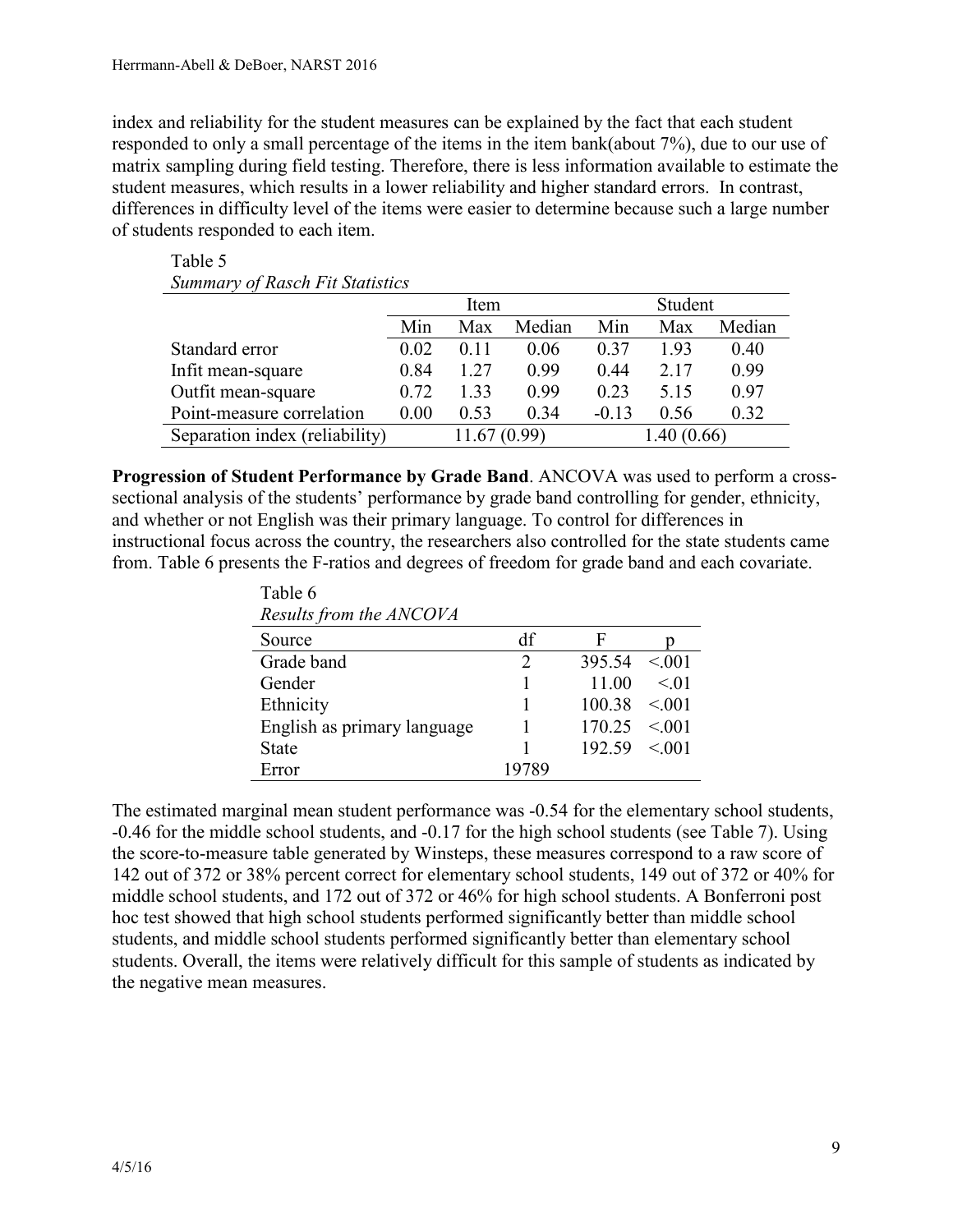| Estimated Marginal Student Means by Grade Band |         |            |             |                    |  |  |
|------------------------------------------------|---------|------------|-------------|--------------------|--|--|
| 95% Confidence Interval<br>Mean Student        |         |            |             |                    |  |  |
| Grade band                                     | Measure | Std. Error | Lower Bound | <b>Upper Bound</b> |  |  |
| Elementary                                     | $-0.54$ | 014        | - 67        | $-51$              |  |  |
| Middle                                         | $-0.46$ | .008       | - 47        | $-.44$             |  |  |
| High                                           | $-0.17$ | .009       | - 18        | $-.15$             |  |  |

| Table 7                                        |  |
|------------------------------------------------|--|
| Estimated Marginal Student Means by Grade Band |  |

**Progression of Difficulty by Energy Idea**. To investigate the progression of item difficulty for the energy ideas, the average Rasch difficulties of items aligned to each idea were calculated (see Table 8). One-way ANOVA revealed statistically significant differences in the means of the 14 ideas,  $F(13, 345) = 3.44$ ,  $p < .001$ . Bonferroni post hoc tests showed that the chemical energy items were significantly more difficult than the elastic potential energy items, the radiation items, and the kinetic energy items, and the conservation items were significantly more difficult than the items aligned to elastic potential energy, radiation, kinetic energy, and thermal energy.

### Table 8

*Difficulty of Energy Ideas as Measured by Field Test Items*

|                                         | Energy   | $#$ of |         | <b>Rasch Difficulty</b> |         |           |           |
|-----------------------------------------|----------|--------|---------|-------------------------|---------|-----------|-----------|
| Energy Ideas                            | Category | Items  | Min.    | Max.                    | Mean    | <b>SD</b> |           |
| <b>Elastic Potential Energy</b>         | Forms    | 18     | $-2.09$ | 1.45                    | $-0.45$ | 0.88      | less      |
| Radiation                               | Transfer | 26     | $-1.46$ | 1.33                    | $-0.32$ | 0.62      | difficult |
| Kinetic Energy                          | Forms    | 40     | $-1.49$ | 2.07                    | $-0.23$ | 0.86      |           |
| Thermal Energy                          | Forms    | 40     | $-1.31$ | 0.76                    | $-0.17$ | 0.52      |           |
| <b>Energy Transformations</b>           | Forms    | 29     | $-0.80$ | 0.72                    | $-0.09$ | 0.45      |           |
| <b>Gravitational Potential Energy</b>   | Forms    | 35     | $-1.48$ | 1.20                    | 0.00    | 0.62      |           |
| Dissipation & Degradation               | Diss/Deg | 21     | $-1.52$ | 1.44                    | 0.00    | 0.81      |           |
| Transferring Energy by Sound            | Transfer | 12     | $-0.57$ | 0.79                    | 0.01    | 0.45      |           |
| Transferring Energy by Forces           | Transfer | 23     | $-1.26$ | 1.20                    | 0.04    | 0.80      |           |
| Conduction                              | Transfer | 26     | $-1.19$ | 1.83                    | 0.08    | 0.72      |           |
| Convection                              | Transfer | 17     | $-0.51$ | 2.24                    | 0.26    | 0.73      |           |
| <b>Transferring Energy Electrically</b> | Transfer | 11     | $-0.95$ | 1.12                    | 0.34    | 0.64      |           |
| Chemical Energy                         | Forms    | 28     | $-1.56$ | 1.62                    | 0.38    | 0.83      | more      |
| Conservation                            | Cons.    | 33     | $-1.01$ | 1.97                    | 0.50    | 0.82      | difficult |

When the items are grouped into the four basic conceptual categories that have been identified by others (see for example Duit, 2014), our analysis does not indicate a statistically significant progression of difficulty from energy forms and transformation, to energy transfer, to energy dissipation and degradation, to energy conservation as suggested by previous research (see Table 9). However, when the 14 energy ideas are rank ordered by difficulty (see Table 8), it is clear that items testing the forms of energy ideas tend to be easiest, items testing the transfer ideas next, and conservation items the most difficult. It is only the dissipation and degradation items that are easier than was predicted. This could be due to how this idea was defined. The first two levels of the progression for this idea deal with dissipation, progressing from an understanding that objects tend to get warmer when involved in energy transfers to an understanding that energy is released to the surroundings during energy transfers and is transformed into thermal energy. The third level introduces ideas about degradation (unless prevented from doing so,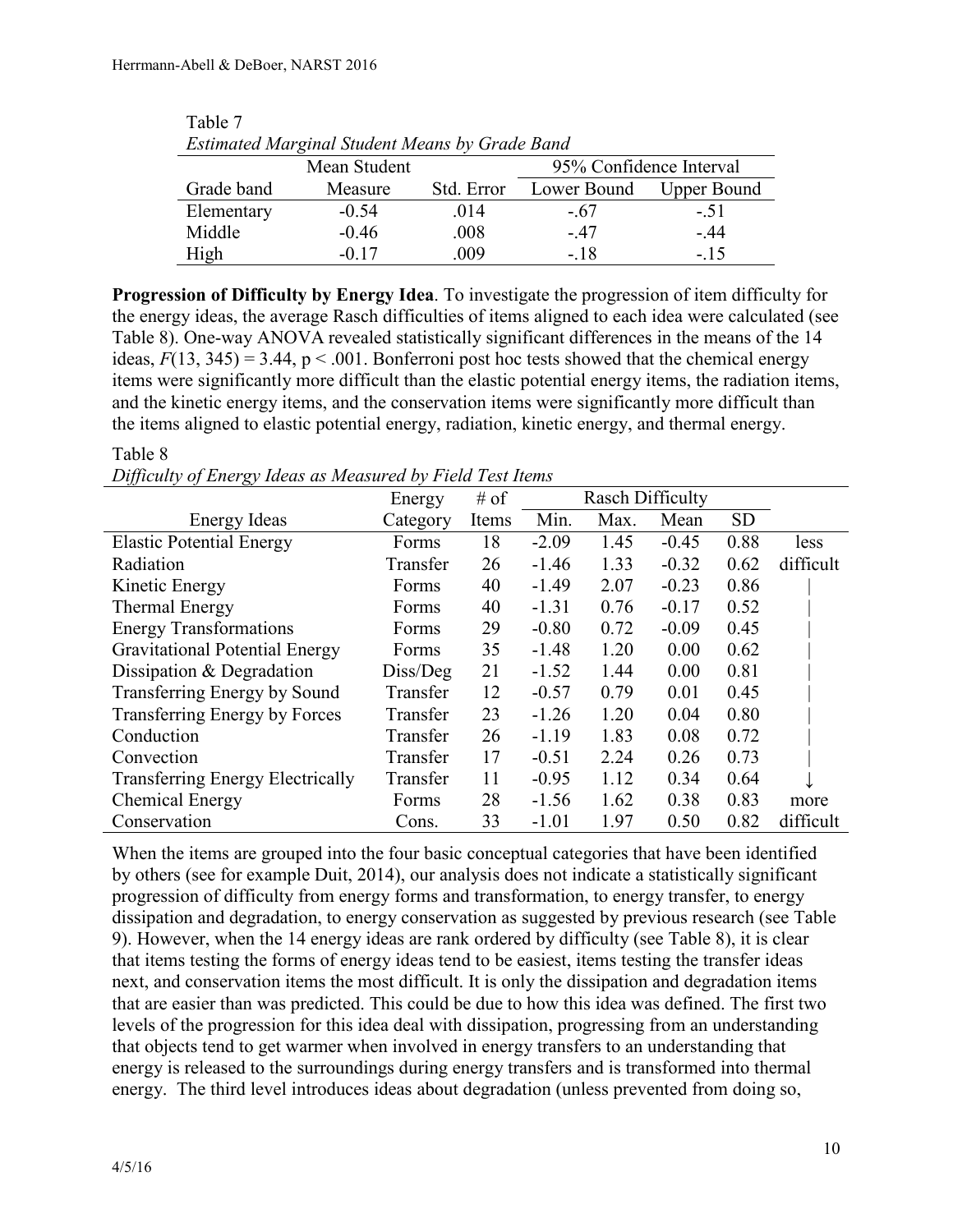energy will become more uniformly distributed) but does not include an understanding of entropy. Neumann et al. (2013) argue that the dissipation ideas overlap in difficulty with transformation and transfer ideas, and that degradation and entropy ideas should be a separate level in the progression. If we separate our items into two groups (items targeting dissipation ideas and items targeting degradation ideas), we find that the dissipation items have an average difficulty of -0.15 and standard deviation of 0.82 and the degradation items have an average difficulty of 0.50 and standard deviation of 0.59. The dissipation items are in the same difficulty range as the energy transformation and transfer items, and the degradation items are in the same difficulty range as the conservation items. This supports the notion that degradation, but not dissipation, comes later in the progression of understanding energy.

| lable 9                                   |              |                       |           |  |  |
|-------------------------------------------|--------------|-----------------------|-----------|--|--|
| Item Difficulty by Energy Category        |              |                       |           |  |  |
| <b>Energy Category</b>                    | $#$ of Items | Mean Rasch Difficulty | <b>SD</b> |  |  |
| <b>Energy Forms and Transformation</b>    | 190          | $-0.09$               | 0.73      |  |  |
| <b>Energy Transfer</b>                    | 128          | 0.00                  | 0.70      |  |  |
| <b>Energy Dissipation and Degradation</b> | 21           | 0.00                  | 0.81      |  |  |
| <b>Energy Conservation</b>                | 33           | 0.50                  | 0.82      |  |  |

**Progression of Difficulty by Level within Each Idea.** To explore the validity of progressions of understanding within each idea, correlations between the item difficulty and level were calculated (see Table 10). Kendall's tau correlation coefficients showed a statistically significant correlation between difficulty and level for most ideas, which supports the validity of the progression as defined in Tables 2 and 3. As expected, items that required a phenomenological explanation were easiest, energy concept-based explanations next, and more advanced energy concept-based explanations hardest. For example, items that test the first level in the progression of understanding for conduction (a warmer object will get cooler when in contact with a cooler object) are, on average, easier than items that test the second level (energy is transferred from the warmer object to the cooler object). And the second-level items are, on average, easier than the items testing the third level (energy is transferred by random atomic collisions).

| Mean Item Difficulty by Level of Progression for Each Idea |                       |         |             |                  |           |
|------------------------------------------------------------|-----------------------|---------|-------------|------------------|-----------|
|                                                            | Mean Rasch Difficulty |         | Correlation |                  |           |
| Energy Ideas                                               | Level 1               | Level 2 | Level 3     | Kendall's $\tau$ | p         |
| <b>Elastic Potential Energy</b>                            | $-1.51$               | $-0.16$ | $-0.12$     | 0.523            | < 01      |
| Radiation                                                  | $-1.24$               | $-0.51$ | 0.05        | 0.579            | < 0.01    |
| Kinetic Energy                                             | $-0.99$               | $-0.39$ | 0.78        | 0.493            | < 0.01    |
| Thermal Energy                                             | $-0.99$               | $-0.12$ | $-0.07$     | 0.167            | n.S.      |
| <b>Gravitational Potential Energy</b>                      | $-0.46$               | $-0.01$ | 0.49        | 0.320            | < 0.05    |
| Dissipation & Degradation                                  | $-1.07$               | 0.40    | 0.50        | 0.527            | < 01      |
| Transferring Energy by Sound                               | $-0.51$               | $-0.27$ | 0.27        | 0.596            | < 0.05    |
| Conduction                                                 | $-0.57$               | 0.06    | 0.80        | 0.418            | < 01      |
| <b>Transferring Energy by Forces</b>                       | $-0.93$               | 0.07    | 0.41        | 0.298            | n.s.      |
| Convection                                                 | $-0.06$               | $-0.03$ | 0.62        | 0.445            | $\leq 01$ |
| <b>Transferring Energy Electrically</b>                    | $-0.72$               |         | 0.58        | 0.572            | <05       |
| Chemical Energy                                            | $-1.32$               | 0.61    | 0.79        | 0.461            | $\leq 01$ |
| Conservation                                               | $-0.43$               | 0.01    | 0.80        | 0.477            | < 0.01    |

Table 10

 $T<sub>1</sub>$ 

*Mean Item Difficulty by Level of Progression for Each Idea*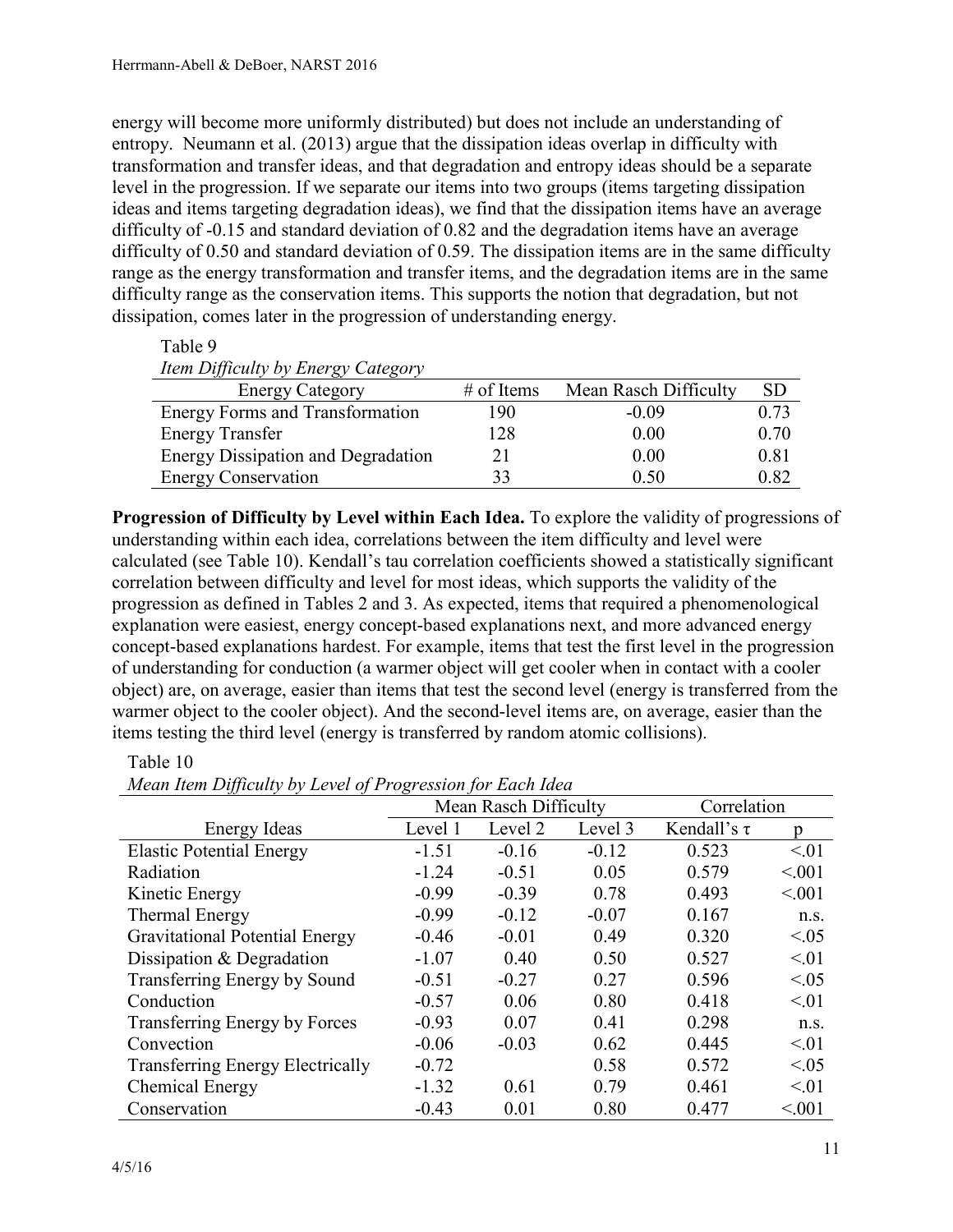There were two ideas that did not follow the expected progression. For thermal energy, there was no significant difference between the second and third levels. For transferring energy by forces, the means followed the expected trends, but the correlation coefficient was not significant. An analysis of the items from these ideas was conducted to investigate the source of the deviation.

*Thermal Energy.* An analysis of the Wright map for the items aligned to the thermal energy ideas was performed to determine why the items did not fit the proposed progression. On the map (see Figure 1), students' performance level is on the left-hand side and item difficulties are on the right-hand side. Easier items and less knowledgeable students are toward the bottom, and harder items and more knowledgeable students are toward the top of the map. We noticed that items that targeted the idea that the thermal energy of an object also depends on the mass clustered toward the top of the map above the items that were part of the original level 3 (atomic/molecular ideas about thermal energy). In other words, although it is easy for students to think that thermal energy depends on the temperature of an object, it is very difficult for them to think about thermal energy as also depending on the mass of an object. In fact, this makes that idea even more difficult than the hypothesized level 3 idea. Therefore, the data supports a progression that starts with the idea that thermal energy depends on the temperature of an object, followed by the idea that thermal energy depends on the speed and number of atoms or molecules that make up the object, and ending with the idea that thermal energy depends on the mass of the object. The mean Rasch difficulties for the items aligned to the revised levels are shown in Table 11. Figure 1 presents the Wright map for the revised progression. Kendall's tau correlation coefficient was calculated using the revised progression and a large and significant value was found (see Table 11). We postulate that having a solid understanding of atomic/molecular ideas related to thermal energy is helpful for making sense of the idea that thermal energy depends on mass. If students understand that thermal energy increases as the number of atoms/molecules increases and that mass is a measure of the amount of matter/number of atoms/molecules that makes up the object, then they can reason that thermal energy increases as the mass increases.

# Table 11

| JJ<br><u>້</u>                                                           |              | $\sim$                |
|--------------------------------------------------------------------------|--------------|-----------------------|
| Level                                                                    | $#$ of Items | Mean Rasch Difficulty |
| 1) Thermal energy depends on temperature                                 |              | $-0.91$               |
| 2) Thermal energy depends on the speed $\&$<br>number of atoms/molecules |              | $-0.19$               |
| 3) Thermal energy depends on mass                                        |              | 0.32                  |
| Kendall's $\tau$                                                         | 0 734        | < 0.001               |

*Mean Item Difficulty for the Revised Levels of Progression for Thermal Energy*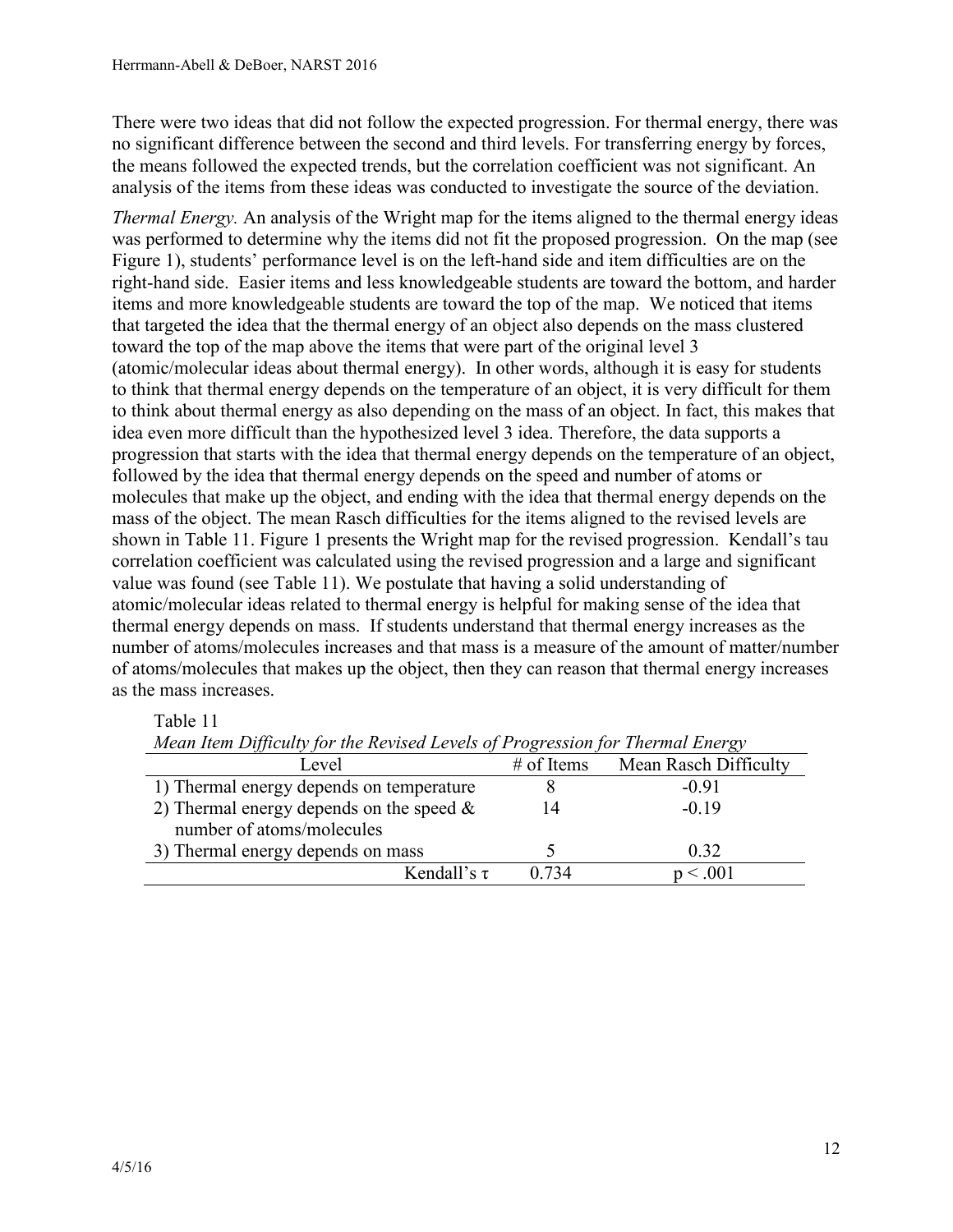

*Figure 1.* Wright map of the revised thermal energy progression. Each "#" is 136 students and each "." is 1 to 135 students.

There were other thermal energy items that did not fit in this revised progression and are, therefore, not included in Figure 1 or Table 11. They are six items targeting the idea that all things have thermal energy and seven items that asked the students "the thermal energy of an object depends on which of the following." The items that targeted the idea that all things have thermal energy are not testing any of the three levels of the progression. The "which of the following" items were not included because they were aligned to more than one level or tested the idea that thermal energy depends on the type of material/molecule the object is made up of, which was not part of the revised progression of understanding.

*Transferring energy by forces.* We looked also more closely at the Wright map for the items targeting ideas about transferring energy by forces to reevaluate our progression of understanding. The items aligned to the transferring energy by forces were clustered into three sub-ideas. At the lower end of the map are items that target the idea that energy can be transferred by contact forces. In the middle of the difficulty range are items that target the idea that energy can be transferred by noncontact forces. Finally, the items that cluster at the higher end target the idea that a change in position or shape is necessary in order for energy to be transferred by the force.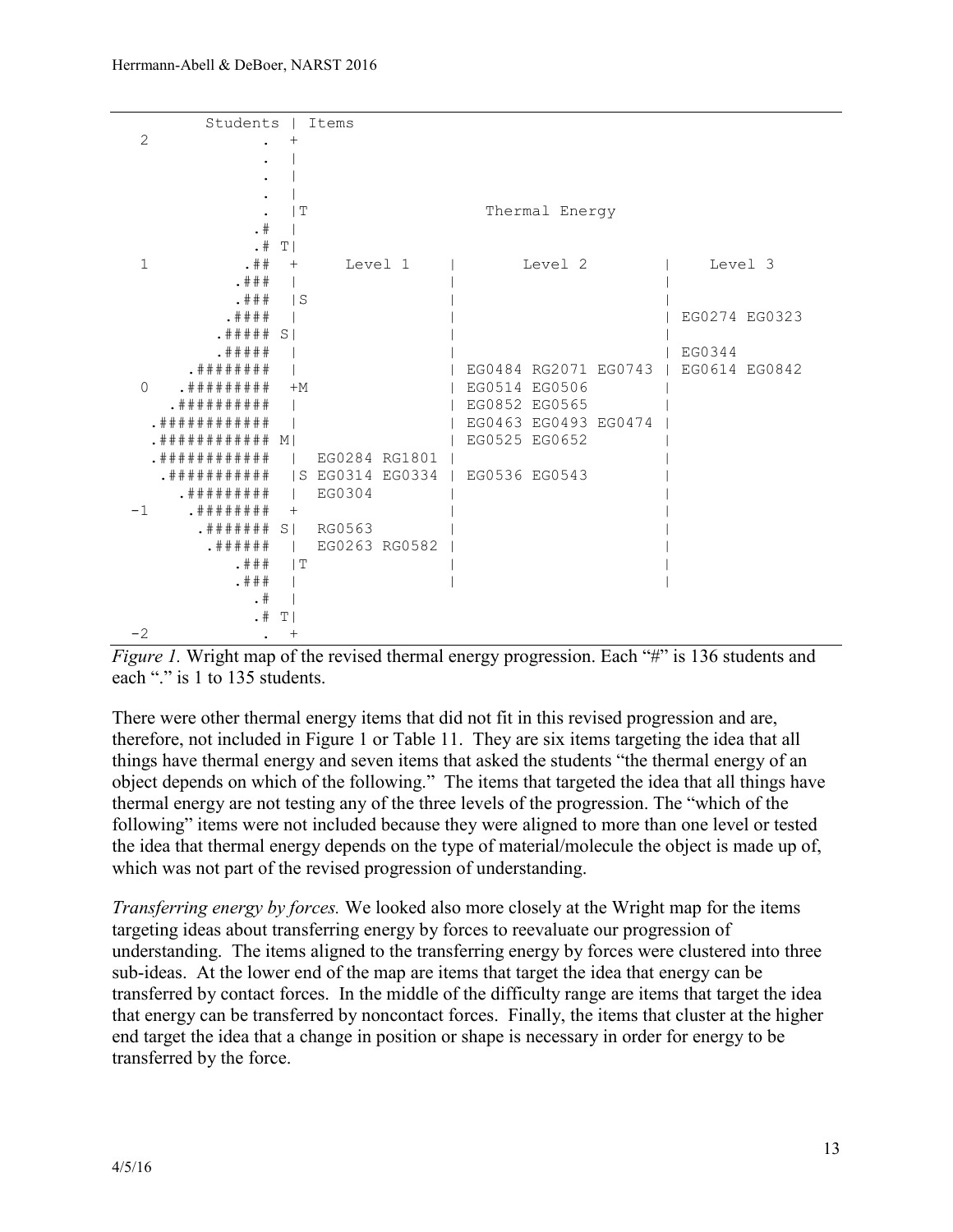In our hypothesized progression, the upper level included ideas about the changes in kinetic and potential energy that take place when objects change relative position as a result of a gravitational, magnetic, or electric force, a very sophisticated idea. But what was most challenging for students is the idea that a change in position is needed for energy to be transferred, and energy will not be transferred if there is no change in position even if the force continues to act.

Two items appear to be outliers in their level groupings, which increases the range of scores for those groupings and their standard deviation. Item NG0504 in the level 1 group (contact forces) is more difficult than the other items at that level. This item, unlike the others, targets a very popular misconception that it is a force (not energy) that is transferred during a collision. Previous studies have shown that many students think that a force becomes part of a thrown or hit object (Fischbein, Stavy, & Ma-Naim, 1989; McCloskey, 1983; AAAS, n.d.). Because of this, the item was removed from this analysis. Item RG1102 in the level 2 group (noncontact forces) is an item asking students which magnet, a stronger or weaker one, will transfer more energy to a metal ball. This item is easier than the other items involving noncontact forces. It is possible that some students are simply associating the terms "stronger" and "more" rather than using their understanding of transferring energy by noncontact forces. However, the Rasch fit statistics for this item indicate that it is functioning properly so the item was retained in the analysis.

|                | Students   Items                             |                           |                   |               |               |
|----------------|----------------------------------------------|---------------------------|-------------------|---------------|---------------|
| $\overline{2}$ |                                              |                           |                   |               |               |
|                | Transferring Energy by Forces                |                           |                   |               |               |
|                |                                              |                           |                   |               |               |
|                |                                              |                           | Level 1           | Level 2       | Level 3       |
|                |                                              | $\mathsf{L}^{\mathsf{L}}$ |                   |               |               |
|                | .  #                                         |                           |                   |               |               |
|                |                                              | .  # T <sub>1</sub>       |                   |               | RG1652        |
| $\mathbf{1}$   | $. # # +$                                    |                           |                   | RG0773        | NG0523 RG1212 |
|                | . # ##                                       |                           |                   | RG1132        |               |
|                |                                              |                           | . # # # IS NG0504 |               | RG1012        |
|                | . # # # #                                    |                           |                   | RG0742        | RG0763        |
|                | . # # # # S1                                 |                           |                   | RG1172        |               |
|                | . # # # # #                                  |                           |                   | RG0753 RG1222 |               |
|                | . # # # # # # #                              |                           |                   | RG1162        |               |
| $\Omega$       | . # # # # # # # #                            | $+M$                      |                   |               |               |
|                | . # # # # # # # # #                          |                           |                   | RG1602        |               |
|                | . # # # # # # # # # # #                      |                           |                   |               |               |
|                | . # # # # # # # # # # # # # # # # # # RG0982 |                           |                   | RG1202        |               |
|                | . # # # # # # # # # # #                      |                           | NG0512 RG0962     |               |               |
|                | . # # # # # # # # # #                        |                           | IS RG0972         |               |               |
|                | . # # # # # # # #                            |                           |                   |               |               |
| $-1$           | . # # # # # # # #                            | $^{+}$                    |                   |               |               |
|                | .####### S  RG0952                           |                           |                   | RG1102        |               |
|                | . # # # # # #                                |                           | RG0992 RG1592     |               |               |
|                | . # # #                                      | $\Box$                    |                   |               |               |
|                | . # ##                                       |                           |                   |               |               |
|                | $. \#$                                       |                           |                   |               |               |
|                | $. \#$                                       | T                         |                   |               |               |
| $-2$           |                                              | $^{+}$                    |                   |               |               |

*Figure 2.* Wright map of the revised transferring energy by forces progression. Each "#" is 136 students and each "." is 1 to 135 students.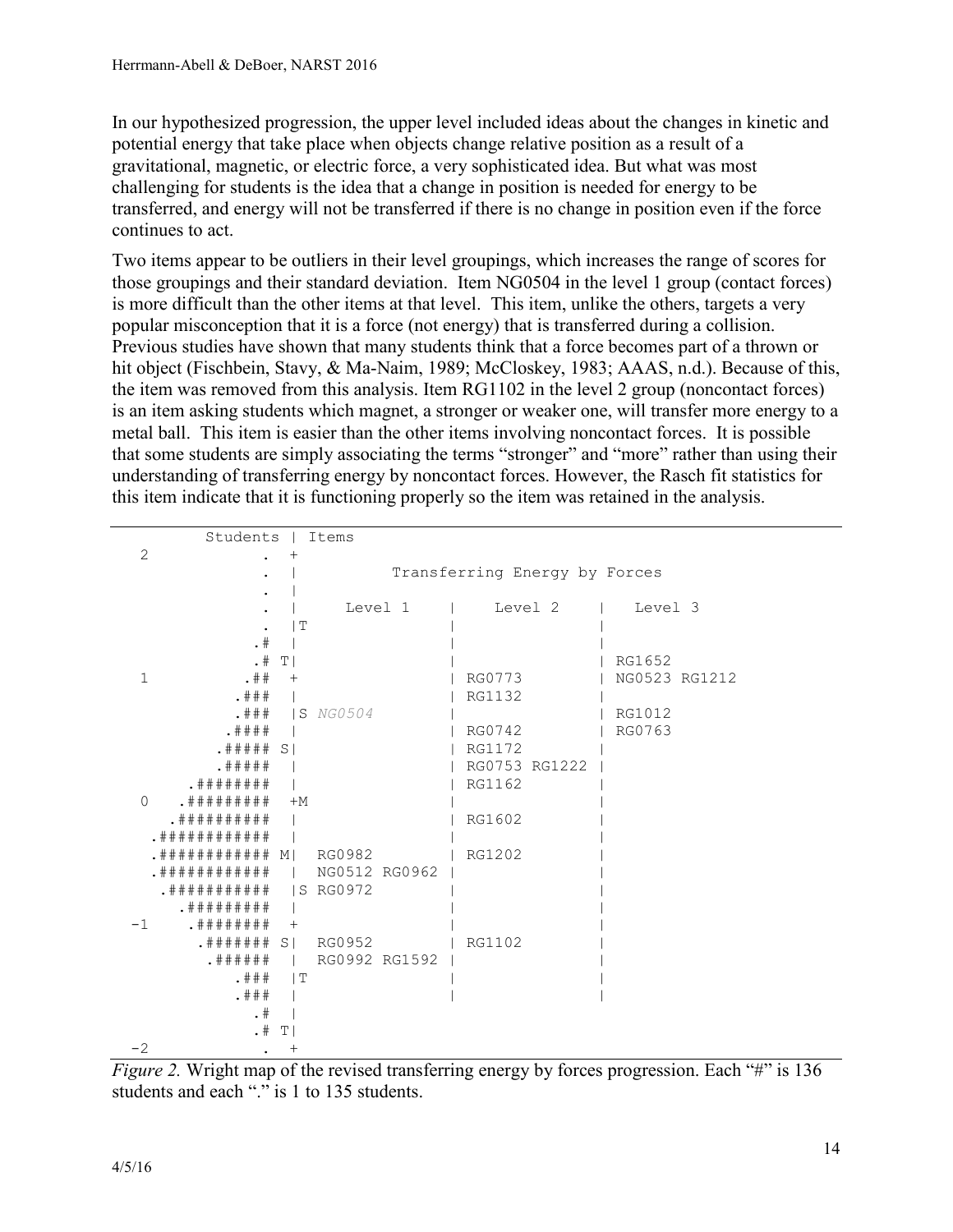Table 12 shows the average Rasch difficulty for the items in the revised levels after removing the item discussed above. The Kendall's tau correlation coefficient supports this revised progression indicating that first students gain an understanding that energy can be transferred by contact forces, then progress to understanding that energy can be transferred by noncontact forces, and finally understanding that energy will only be transferred when the force acts over a distance.

Table 12 *Mean Item Difficulty for the Revised Levels of Progression for the Transfer of Energy by Forces Idea*

| Level                                       | $#$ of Items | Mean Rasch Difficulty |
|---------------------------------------------|--------------|-----------------------|
| 1) Transferring energy by contact forces    |              | $-0.84$               |
| 2) Transferring energy by noncontact forces | 10           | 0.17                  |
| 3) Forces must act over a distance in order |              | 0.90                  |
| to transfer energy                          |              |                       |
| Kendall's $\tau$                            | 0.706        | < 001                 |

### **Conclusions**

This paper describes the use of Rasch modeling to analyze data from science assessment items aligned to a learning progression for energy. A cross-sectional analysis of the student measures showed that the high school students have a better understanding of the energy concept than the middle school students, and the middle school students have a better understanding than the elementary school students. For most of the energy ideas, an analysis of the item measures validated the study's description of the energy concept and how it progresses in conceptual complexity from a phenomenological understanding, to energy-concept explanations, to more advanced energy-concept explanations. For two energy ideas, the progressions were revised to better fit the data.

Given the wide application of these energy ideas, it is critical that students understand them and how to apply them in different contexts and that educators understand the difficulties that students may have. The results of this study can inform and improve science instruction on the topic of energy by providing information about how the energy ideas progress in difficulty. Because these items are designed to be carefully aligned with a progression of understanding for energy ideas in national content standards but not to any single curriculum or instructional approach, researchers and developers of curriculum materials will be able to compare the effectiveness of various materials and approaches with more precision and objectivity.

# **Acknowledgements**

The research reported here was supported by the Institute of Education Sciences, U.S. Department of Education, through Grant R305A120138 to the American Association for the Advancement of Science. The opinions expressed are those of the authors and do not represent views of the Institute or the U.S. Department of Education.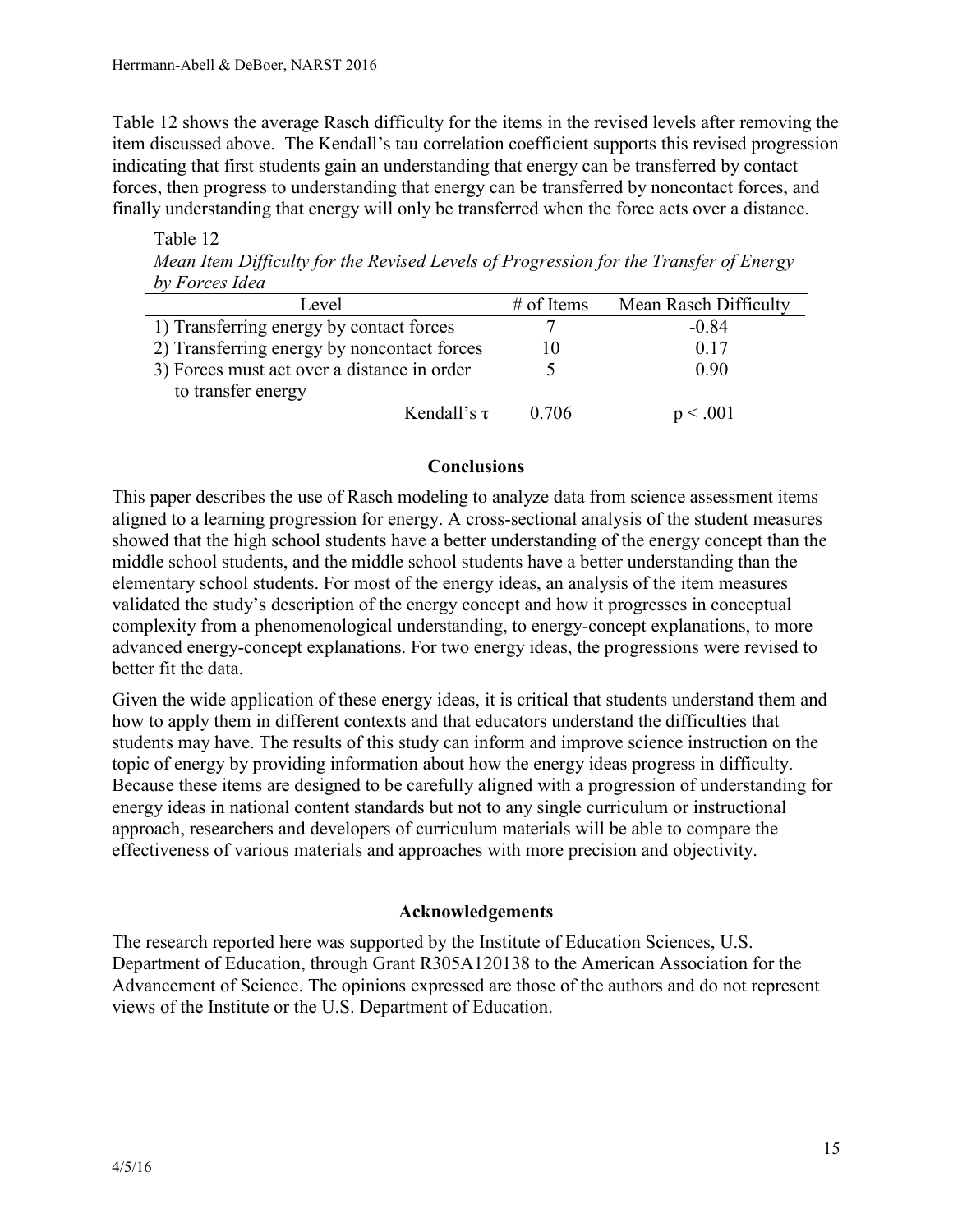#### **References**

- AAAS Project 2061. (n.d.) AAAS Science assessment website. Retrieved from http://assessment.aaas.org.
- American Association for the Advancement of Science. (1993). *Benchmarks for science literacy*. New York, NY: Oxford University Press.
- American Association for the Advancement of Science. (2001). *Atlas of science literacy* (Vol. 1)*.* Author.
- American Association for the Advancement of Science. (2007). *Atlas of science literacy* (Vol. 2)*.* Author.
- Boone, W. J., Staver, J. R., Yale, M. S. (2014). *Rasch Analysis in the Human Sciences.* Netherlands: Springer.
- Bond, T. G., & Fox, C. M. (2007). *Applying the Rasch model: Fundamental measurement in the human sciences* (2nd ed.). Mahwah, NJ: Lawrence Erlbaum Associates.
- DeBoer, G. E., Herrmann-Abell, C. F., & Gogos, A. (2007, March-April). Assessment linked to science learning goals: Probing student thinking during item development. Paper presented at the National Association for Research in Science Teaching Annual Conference, New Orleans, LA.
- DeBoer, G. E., Herrmann-Abell, C. F., Gogos, A., Michiels, A., Regan, T., & Wilson, P. (2008). Assessment linked to science learning goals: Probing student thinking through assessment. In J. Coffey, R. Douglas, & C. Stearns (Eds.), *Assessing student learning: Perspectives from research and practice* (pp. 231-252). Arlington, VA: NSTA Press.
- DeBoer, G. E., Lee, H. S., & Husic, F. (2008). Assessing integrated understanding of science. In Y. Kali, M. C. Linn, & J. E. Roseman (Eds.), *Coherent science education: Implications for curriculum, instruction, and policy* (pp. 153-182). New York, NY: Columbia University Teachers College Press.
- Duit, R. (2014). Teaching and learning the physics energy concept. In R. F. Chen, A. Eisenkraft, D. Fortus, J. Krajcik, K. Neumann, J. Nordine, & A. Scheff (Eds.). *Teaching and learning of energy in K-12 education* (pp. 67-85). New York: Springer.
- Fischbein, E., Stavy, R., & Ma-Naim, H. (1989). The psychological structure of naive impetus conceptions. *International Journal of Science Education, 11*(3), 327-336.
- Lee, H.S., & Liu, O. L. (2010). Assessing learning progression of energy concepts across middle school grades: The knowledge integration perspective. *Science Education*, 94(4), 665-688.
- Linacre, J. M. (2016). *WINSTEPS Rasch measurement computer program*. Version 3.92.1. Beaverton, Oregon: Winsteps.com.
- Liu, X., Boone, W. J. (2006). Introduction to Rasch measurement in science education. In X. Liu and W. J. Boone (Eds.), *Applications of Rasch Measurement in Science Education*, (pp. 1- 22). Maple Grove, MN: JAM Press.
- Liu, X., & Collard, S. (2005). Using the Rasch model to validate stages of understanding the energy concept. *Journal of Applied Measurement, 6*(2), 224–241.